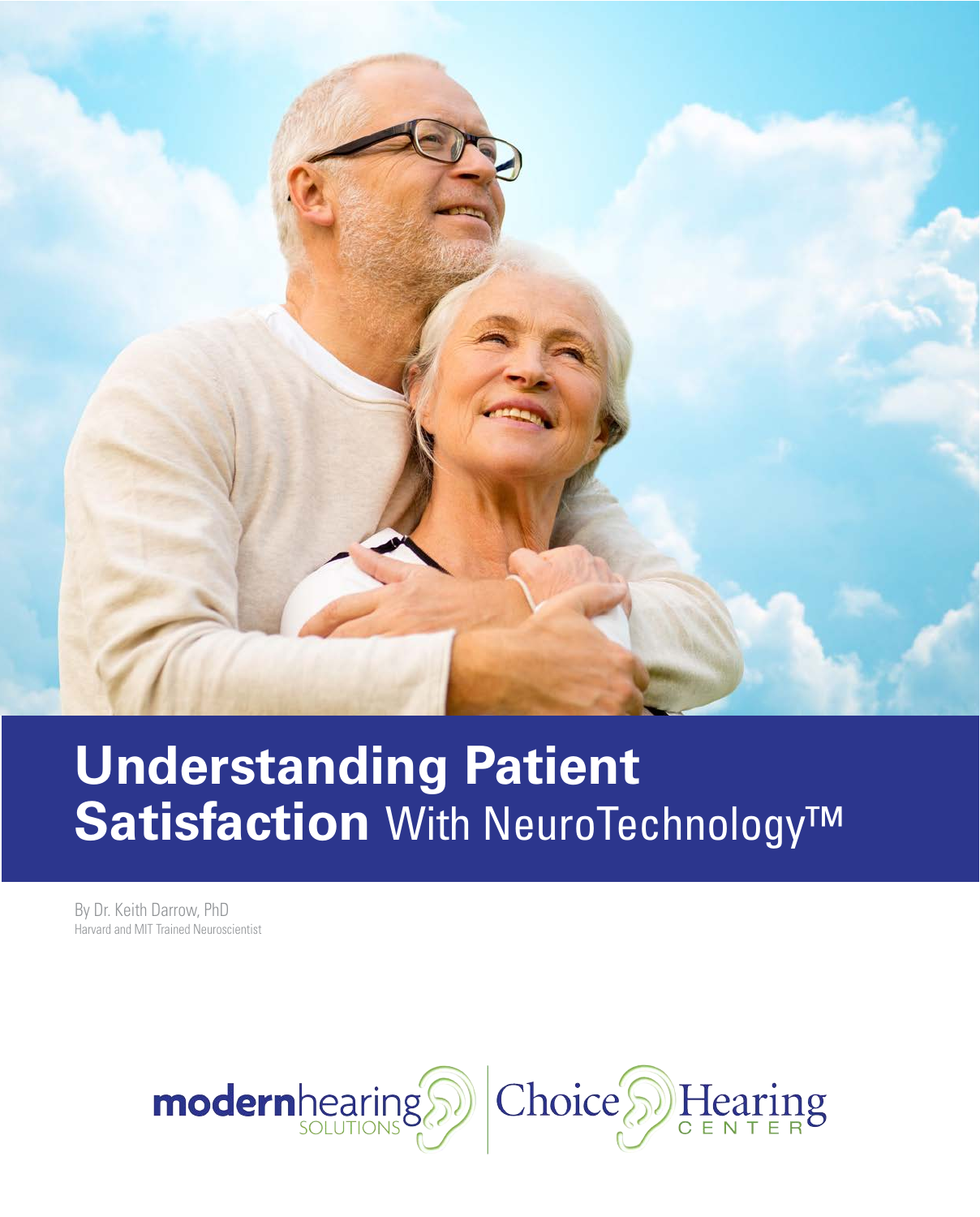## Understanding Patient Satisfaction With NeuroTechnology™

### **Perspective**

Transformative hearing loss treatment options have recently been made available to patients suffering from the impacts of hearing loss. This NeuroTechnology™ is the first hearing loss treatment option to offer the benefits of an enhanced clarity surround sound experience, with noise-canceling features.

### Volume-Enhancing Technology: **Limitations**

Traditional hearing Loss treatment options (i.e. hearing aids) are designed to provide amplification that overcomes a deficit in hearing. This technology, often referred to as 'Volume Enhancing', provides a predetermined amount of amplification (volume) based on the results of a hearing test. This technology has significant limitations. 'Volume Enhancing' hearing aids can provide increased hearing in specific situations, and is typically limited to acceptable performance in one-on-one conversations and in environments with no (or very limited) background noise and interference.

The most significant limitation of volume enhancing technology is the inability to focus on speech and reduce background noise in complex listening environments. The traditional approach to reducing back-



ground noise is with 'Directional Microphones'. This essentially means that whenever noise was detected (or the user would push a button to activate the 'noise setting') the side and rear facing microphone would essentially shut off - making any speech from the sides or behind barely audible. The disadvantage to this common method of noise reduction is obvious - the only person the listener could hear would be the person directly across from them. This effect is referred to as 'tunnel' of hearing and is illustrated in Figure 1.

### NeuroTechnology™: Clarity-Enhancing with Surround Sound and Noise Cancellation

Newly developed hearing loss treatment options have made a significant breakthrough in treating the symptoms of hearing loss, not just the hearing loss!

The most common symptoms of hearing loss (as reported by patients) are: 1) I can hear that somebody is speaking, but I can't understand every word, and 2) I do okay hearing in one-on-one conversation, but I have a lot of difficulty following the conversation when there is any background noise. These symptoms are the consequence of deprived auditory input to the brain and reduced auditory processing. Newly advanced NeuroTechnology™ was designed to treat hearing loss and directly address these symptoms by using the science of BrainHearing™ to improve auditory processing in people with hearing loss.

#### **The three features of NeuroTechnology™ are:**

Enhanced Clarity: Restoring clarity in individuals with hearing loss allows the listener access to difficult-to-hear portions of speech, for example, the 'sh', 's', 't', etc., Traditional hearing aids are not able to accurately reproduce these sounds – making the listening experience artificial (or 'mechanical'). With the patented 'soft-speech' booster and access of sounds across the entire spectrum of speech, the listener no longer has to worry about not hearing their grandchildren / spouse / co-workers.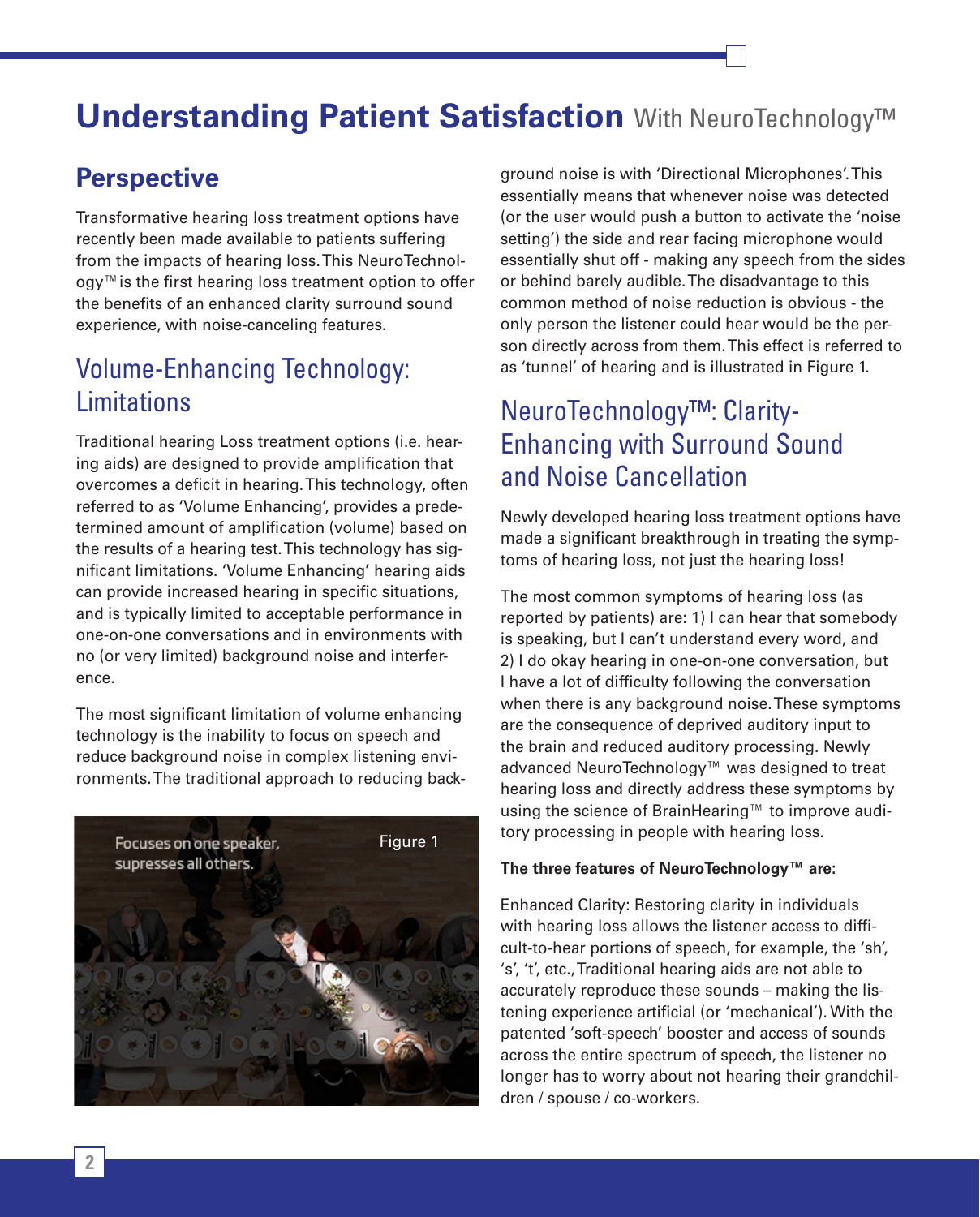**Surround Sound:** Sound comes at us from all directions. NeuroTechnology™ is designed to accurately locate sound in space from all directions. This feature allows the listener to pinpoint the location of sound and provide his/her brain with an accurate 'auditory image' of the world around them. Traditional volume-enhancing hearing aids did not offer the listener auditory cues of depth and height of approaching sound, thus often leaving the listener confused about the location of the source of sounds in the environment. The Surround Sound feature provides the listener with a more 'natural' listening experience in all environments… from nature walks to crowded parties!



**Noise Canceling:** With hearing loss comes the loss of our 'internal filter' capable of separating speech from background noise (naturally increasing the speech: noise ratio). Significant advances in auditory engineering have paved the way for NeuroTechnology™ to provide noise-reduction features in hearing loss treatments. NeuroTechnology™ powered with BrainHearing™ features can enhance the clarity of speech and simultaneously reduce background noise by almost 10dB (that is nearly a 10 times reduction of background noise!). This 'filtering' of speech from background noise mimics the innate ability to hear in background noise of those individuals with normal hearing. The addition of Surround Sound technology enables the noise reduction feature to work in 360 degrees, and will never go in to 'tunnel hearing' mode and restrict speech from any incoming directions. Figure 2 depicts the features of surround sound technology with noise-reduction circuitry.



**Study Design:** This study is designed to quantify the listening experience of adults with hearing loss in a vast array of listening environments when using new NeuroTechnology™. The study is designed to examine the impact of new technology on 2 groups:

- New Users: individuals who have not used a hearing aid before / have not used a hearing aid consistently for the past year
- Previous Users: individuals who have been using hearing aids consistently for more than 6 months

To quantify listening experiences in an array of listening experiences the Abbreviated Profile of Hearing Aid Benefit (APHAB) will be administered at the initial consultation and again after 30 days of using Neuro-Technology™.



#### **Dr. Keith Darrow, PhD, CCC-A**

M.I.T. and Harvard Medical Trained Neuroscientist and Clinical Audiologist

Amazon #1 New Release & Best-Selling Author President, Excellence In Audiology Expert in Speech and Hearing Bioscience and Technology Director of Audiology Research at Intermountain Audiology Professor at Worcester State University Nationally Recognized Speaker, Trainer, and Researcher Research Associate at Massachusetts Eye and Ear Infirmary His publications and research cited over 900 times